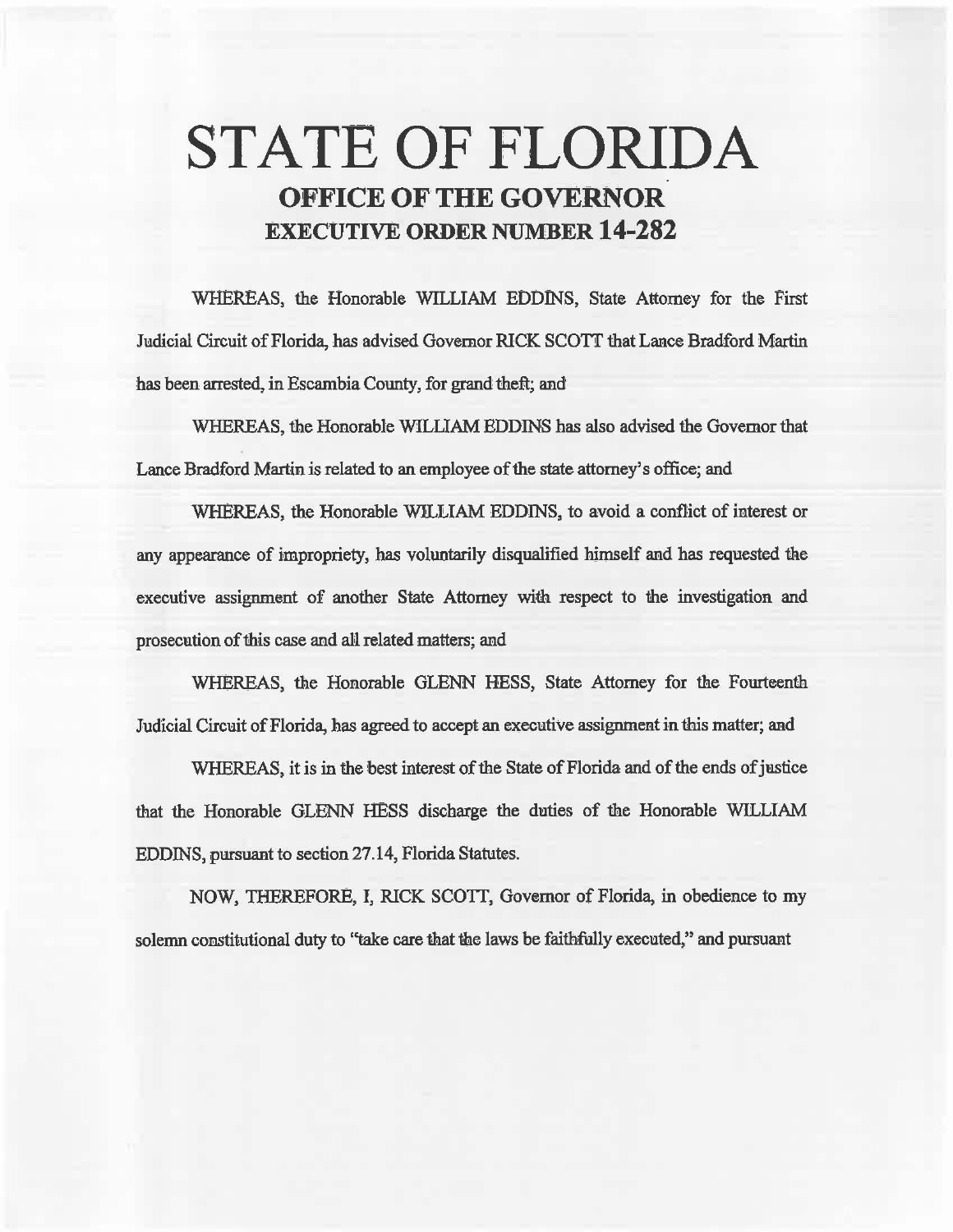to the Constitution and laws of the State of Florida, issue the following Executive Order, effective immediately:

## Section 1.

The Honorable GLENN HESS, State Attorney for the Fourteenth. Judicial Circuit of Florida, referred to as the "Assigned State Attorney,'' is assigned to discharge the duties of the Honorable WILLIAM EDDINS, State Attorney for the First Judicial Circuit of Florida, as they relate to the investigation, prosecution and all matters related to Lance Bradford Martin.

## Section 2.

The Assigned State Attorney or one or more Assistant State Attorneys and Investigators, who have been designated by the Assigned State Attorney, shall proceed immediately to the First Judicial Circuit of Florida, and are vested with the authority to perform the duties prescribed herein.

### Section 3.

All residents of the First Judicial Circuit are requested, and all public officials are directed, to cooperate and render whatever assistance is necessary to the Assigned State Attorney, so that justice may be served.

### Section 4.

The period of this Executive Assignment shall be for one (1) year, to and including October 30, 2015.